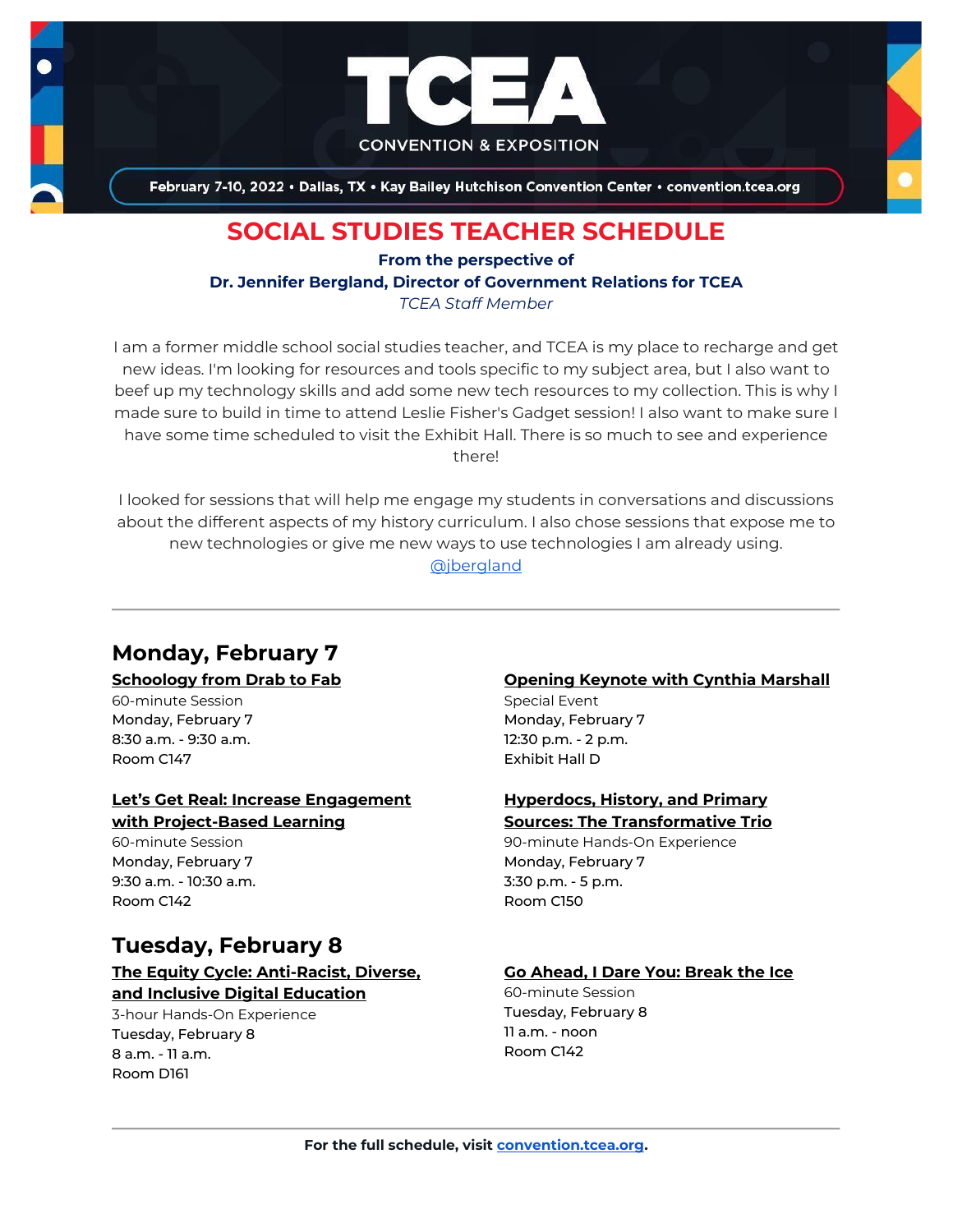



February 7-10, 2022 . Dallas, TX . Kay Bailey Hutchison Convention Center . convention.tcea.org

#### **[Five Google Sheets for the Classroom](https://register.tcea.org/2022/session_list.cfm?session_key=0237BEE6-F04D-A206-2B64-0F06411DB9A8&session_date=Tuesday,%20Feb%2008,%202022)**

60-minute Session Tuesday, February 8 noon - 1 p.m. Room D162

#### **[Digital Tools for Building Relevance in](https://register.tcea.org/2022/session_list.cfm?session_key=0236648E-F04D-A206-2B64-62535BDD4A64&session_date=Tuesday,%20Feb%2008,%202022)  [Social Studies](https://register.tcea.org/2022/session_list.cfm?session_key=0236648E-F04D-A206-2B64-62535BDD4A64&session_date=Tuesday,%20Feb%2008,%202022)**

60-minute Session Tuesday, February 8 2:30 p.m. - 3:30 p.m. Room D174

## **Wednesday, February 9**

### **[Designing a Culturally Relevant and](https://register.tcea.org/2022/session_list.cfm?session_key=61A1FC34-F04D-A206-2B64-00D3F0499C75&session_date=Wednesday,%20Feb%2009,%202022)  [Responsive Pedagogy](https://register.tcea.org/2022/session_list.cfm?session_key=61A1FC34-F04D-A206-2B64-00D3F0499C75&session_date=Wednesday,%20Feb%2009,%202022)**

90-minute Hands-On Experience Wednesday, February 9 8 a.m. - 9:30 a.m. Room C145

## **[Subscribe Now: Podcasting with iPad](https://register.tcea.org/2022/session_list.cfm?session_key=02418DA9-F04D-A206-2B64-E35DA017401E&session_date=Wednesday,%20Feb%2009,%202022)**

#### **[and GarageBand](https://register.tcea.org/2022/session_list.cfm?session_key=02418DA9-F04D-A206-2B64-E35DA017401E&session_date=Wednesday,%20Feb%2009,%202022)**

90-minute Hands-On Experience Wednesday, February 9 11:30 a.m. - 1 p.m. Room D163

### **[Transforming Google Sheets into a](https://register.tcea.org/2022/session_list.cfm?session_key=02438C04-F04D-A206-2B64-BE1E082240D8&session_date=Wednesday,%20Feb%2009,%202022)  [Mystery Picture Adventure](https://register.tcea.org/2022/session_list.cfm?session_key=02438C04-F04D-A206-2B64-BE1E082240D8&session_date=Wednesday,%20Feb%2009,%202022)**

60-minute Session Wednesday, February 9 1 p.m. - 2 p.m. Room C155

# **Thursday, February 10**

## **[Asking the Right Questions: Unleash](https://register.tcea.org/2022/session_list.cfm?session_key=0231385F-F04D-A206-2B64-5EA11CC4CB7C&session_date=Thursday,%20Feb%2010,%202022)  [Every Student's Potential](https://register.tcea.org/2022/session_list.cfm?session_key=0231385F-F04D-A206-2B64-5EA11CC4CB7C&session_date=Thursday,%20Feb%2010,%202022)**

60-minute Session Thursday, February 10 8 a.m. - 9 a.m. D220/227

## **[Robert Knight Exhibit Hall](https://register.tcea.org/2022/session_list.cfm?session_key=61CDF249-F04D-A206-2B64-15D6559D2515&session_date=Tuesday,%20Feb%2008,%202022)**

Special Event Tuesday, February 8 2 p.m. – 7 p.m. Exhibit Hall

### **[Dedicated Exhibit Hall](https://register.tcea.org/2022/session_list.cfm?session_key=61CDD8E6-F04D-A206-2B64-74AAAD8173D7&session_date=Wednesday,%20Feb%2009,%202022)**

Special Event Wednesday, February 9 2 p.m. – 3 p.m. Exhibit Hall

### **[Quit Email! Learn to Screencast, Create](https://register.tcea.org/2022/session_list.cfm?session_key=023F2B3B-F04D-A206-2B64-620ADFE8A551&session_date=Wednesday,%20Feb%2009,%202022)  [Engaging Videos, and Produce](https://register.tcea.org/2022/session_list.cfm?session_key=023F2B3B-F04D-A206-2B64-620ADFE8A551&session_date=Wednesday,%20Feb%2009,%202022)  [Infographics for Your School](https://register.tcea.org/2022/session_list.cfm?session_key=023F2B3B-F04D-A206-2B64-620ADFE8A551&session_date=Wednesday,%20Feb%2009,%202022)**

90-minute Hands-On Experience Wednesday, February 9 3:30 p.m. - 5 p.m. Room D161

### **[Gadgets](https://register.tcea.org/2022/session_list.cfm?session_key=6274CC80-F04D-A206-2B64-30D07676177F&session_date=Thursday,%20Feb%2010,%202022)**

60-minute Session Thursday, February 10 9:30 a.m. - 10:30 a.m. Ballroom C3